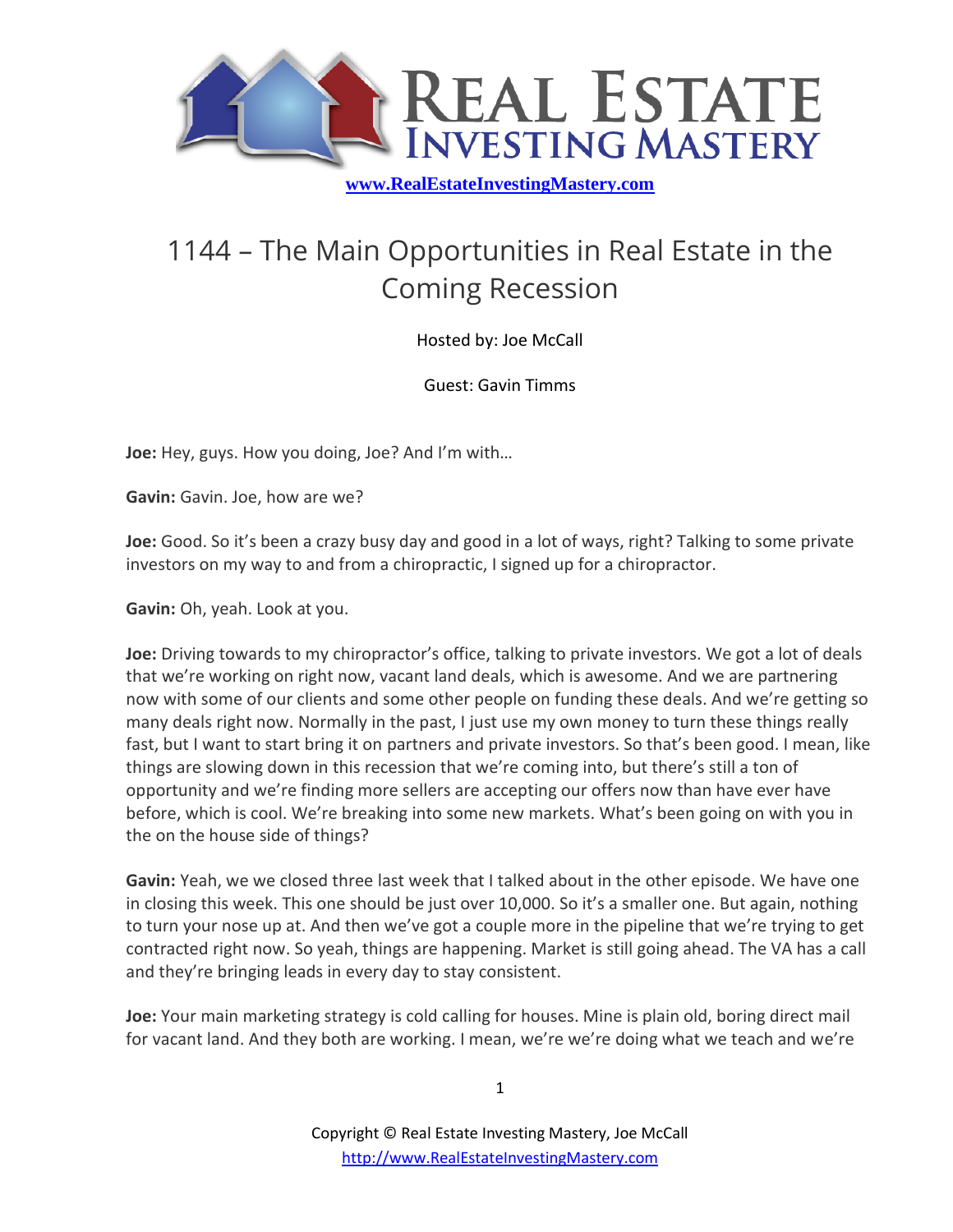

teaching what we're doing. Yeah, it's pretty simple, straightforward. And there are deals that can be done in this market and in any market or I think a lot of people are afraid this is why we're kind of doing this podcast series and why we're talking about our free PDF report, which you can get your hands on at REI proof dot com. But people are a lot of a lot of people are concerned like when can you really do deals in this market? Is there really any opportunity out there? What about me? I'm brand new. I have a full time job. I don't want to lose my nights and weekends. I can I make ten grand in 10 hours a week? The answer is yes, 100%. You can. And we're gonna be talking about this a lot in today's content. There's a lot of opportunity out there right now. There's a lot of opportunity. And we're going to be covering things that are especially important right now in this economy that we're in and things that you need to be really, really good at as we come into this recession, because it is coming and we're going to be ready for it. We're prepared for it. I'm excited about it. And this is the best time to be one of our coaching clients. I'll be honest and straight up about that, because we know it works. We've been there, done that, been through pre prior recessions before. I've been coached by people who have been through many recessions in the past, and we are masters students. We actually spend a lot of time and money networking and masterminding with other investors. I mean, literally, there's probably not a city anywhere in this, a major city anywhere in this country, Gavin, that you or I couldn't pick up the phone and call one or two investors in and find somebody to partner with on deals right now.

**Gavin:** Yeah, you networks, everything. You know the reason I picked REI network is because of that, right? You build your network up and you're only good as the people around you. So when you couldn't have a good network, you go to Masterminds again. We invest a lot of money in them, but your return is huge. And that's the point. You're not just we don't look at it as well. We're spending all this money. Not if we can pick up the phone and move this deal or get advice on this or hey, what are you we're saying this is not what you're saying, you know, bashing ideas off each other, all these things that obviously get you prepared for what's to come and how that's going to go down. And I think as we talked about in previous episodes as well, I'm making sure that you have a lean business. You know, your expenses are low, your profit margins are high, you control in property without owning it. All of these things is going to get you through that recession for whatever's ahead of us.

**Joe:** Exactly right. And where are you going to be ready for it? We are going to be ready for it. All right. So we have this mind map and in this mind map, you can get this mind map. It's included with the pdf REI proof dot com. Go to REI proof dot com. It's free. Did I mention that unless you hate money do not go to REI proof dot com do not put your info in there to get this pdf. If you hate money just don't do it. We don't want it. We don't you don't need it. But anyway, we're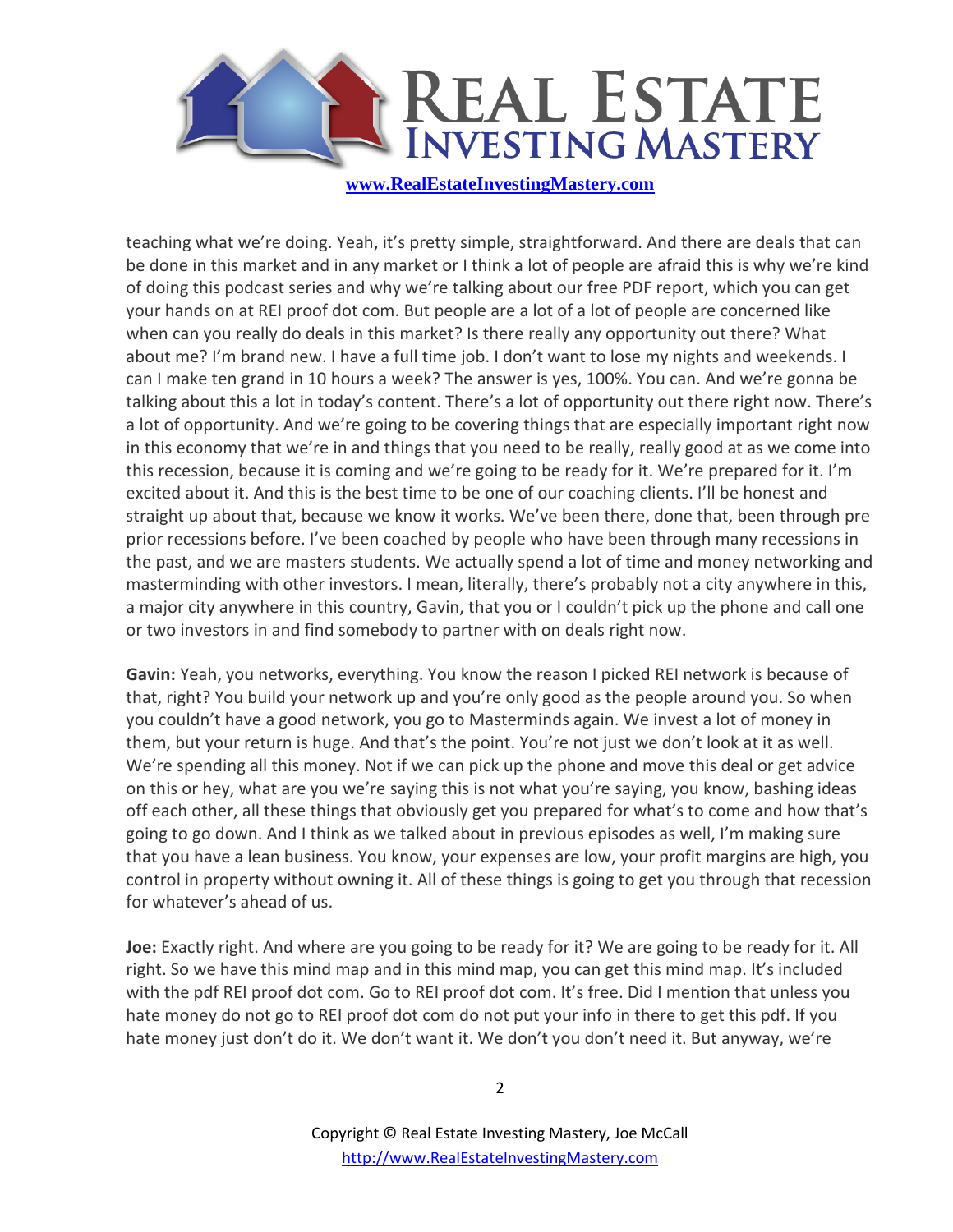

covering all of these concepts that we talked about in this roadmap. We're kind of diving into deeper detail. It's a legit PDF with graphics and images, and I know it's hard to see it. It's really amazing. And we have some tools and resources in here that we're going to be showing you later as well, some calculators and scripts and it's going to be super helpful for you. But you can also get the mind map. So you need to get the. His mind map that we're looking at right now, because it's going to give you the tools and the links and the resources that we're talking about in here. All right. So let's look at these big opportunities that we're talking about in real estate. And I'm going to zoom in a little bit. Gavin, how does that look? That's good. So these are the big opportunities right now in real estate. And if you're new to the business, let me just say this right up here, right up front, you're in the right place at the right time. This right now is the best time to be in the business. What time is it, Gavin? Now the time is now 100%. So some people are like, Man, I'm afraid I'm getting into the market at the wrong time. My too late. Did I miss it or are things going to be so bad that we can't do deals and this is the best time to be in the business? And this is why I love wholesaling is because wealth doesn't disappear. It transfers. Now, what do we mean by that? So the world's soon going to be on sale. Prices are going to be at an all time low for houses. Again, we always need to be asking, where is that she's moving to? And what worked yesterday may not work tomorrow. So what does that mean? It's like wealth is transferring and it constantly does. In real estate, it moves from one market to another market, one type of house to another type of house, maybe apartments. They've been working really well for the last five, ten years. Maybe they're not going to be working well the next 5 to 10 years. We don't know. But we don't have to know because with wholesaling we follow the demand. That's as simple as it gets. Like we want to know what the buyers are buying and where all of that information is available pretty much for free online if you know where to look. Okay. And that's what we do as wholesalers, as a wholesaler. And if you don't know what a wholesaler is, it's somebody who gets a property from a motivated seller under contract to buy it. And we either buy it or we assign our contract, but we sell that deal to somebody else for a higher price. Five, \$10,000, \$20,000 wholesale fee. Okay. We're working on right now our average I'd say over the last few months or so, our average profit on making land deals maybe aren't as big as houses, but it's a lot less work in some areas. But our average profit is 80 \$600 about there. Okay. Some of them are more. Some of them are less. Some of them were selling with owner financing. And how do I pick a county to go into? We're going after rural vacant counties. Where how do I pick? How do I know which county I look to see where people are buying properties? Yeah, that's it. And Gavin, talk a little bit about wholesaling in terms of why this is so important for the new investors, because we we don't actually buy the property right. Until we know we have a buyer.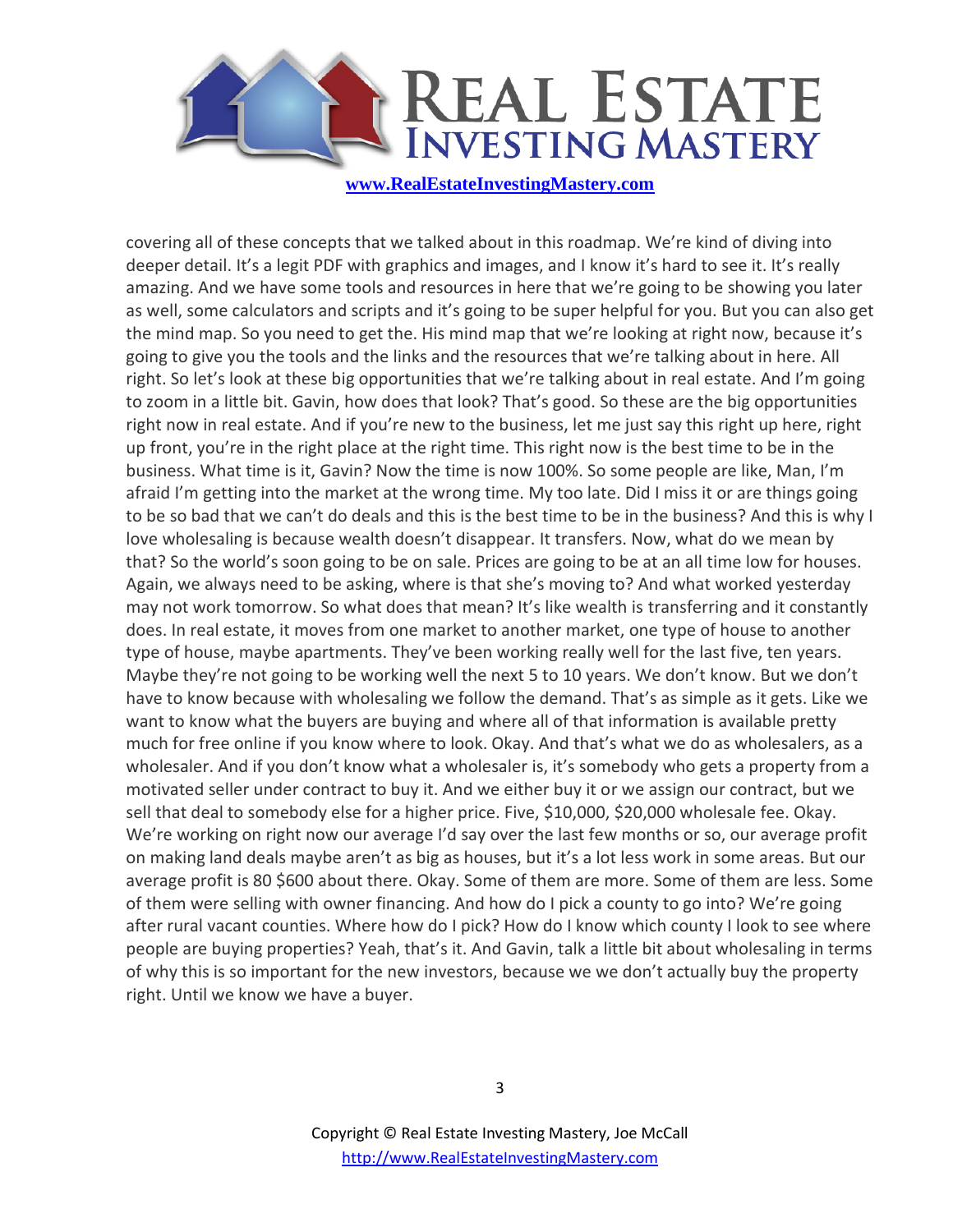

**Gavin:** Yeah, absolutely. I mean, you should always have the intent, right, to close on the property where you can through hard money, private money, again, your network. So there is obviously options to do that. But as Joe said, you want to follow demand. And as soon as you know what they are, what they're looking for, what they're buying at in them, in them particular areas, you're just going to go and then create the spread. So if you do it in a reverse order and understand that you know exactly then where you need to be price wise. So if you know in that area that the investors are paying 80,000 and you got it to 75 or 70 or 60, you can start to see then how your your profit is being built into that deal. And I think a lot of people that knew just like me when I started, do you think you need to know repairs? You think you need to know all these things and you don't you don't need to know any of them things, right? You just taking averages. The buyer, if you build the relationship with the buyer, they're going to tell you everything that you need to know and your transition, that information that they're giving you after they see the property and you're going to use that as leverage to go and negotiate that deal down if you need to. Let's say the repairs are more than what you expected. The buyer is going to tell you their needs. This needs this, it needs that. It's going to cost X amount. You're going to be able to go to the seller, renegotiate that to get it down. So the reason is, again, wholesaling for me is it's easy to understand, it's not easy to do effort, work in the to understand it. You buy at one price, you sell for a high price to a buyer. It doesn't mean it doesn't get any easier than that. But then the doing parts, the hard part, right? That's why you've got to be consistent. But you control property with our own in it and also you don't need a lot of money to actually do this, which is also important. So it's good entry level to get you in.

**Joe:** Yeah. So if you're new to the business and you're thinking about, well, where do I start? It's important to understand and to be educated in these two main things here creative financing and fast cash strategies like wholesaling. How do you do that? Well, there's podcasts, there's books, there's YouTube. Whatever you do, whatever you're getting your education from, you've got to take action on what you learn. And a new season is coming. You know, I encourage you guys to be optimistic. It's whether it's recession, let's say we're completely wrong. It's good to be optimistic. I quit my job in 2009 when the market. Was freefalling, using these wholesaling strategies that we're going to be teaching you here. Okay. So you need to know where the cheese is moving to. And when you do what we teach, it's going to be very, very simple, very obvious. It's important to listen to our podcast. Gavin has one, REI network. I have one, real estate investing mastery, and you need to be putting your ear to the railroad tracks so you can understand what's working today, not what was working two or three years ago. Yeah, so get educated fast cash strategies like wholesaling and creative financing strategies like lease options, etc.. Right now these are again we're talking about big opportunities and real estate and we're going to be talking about the

4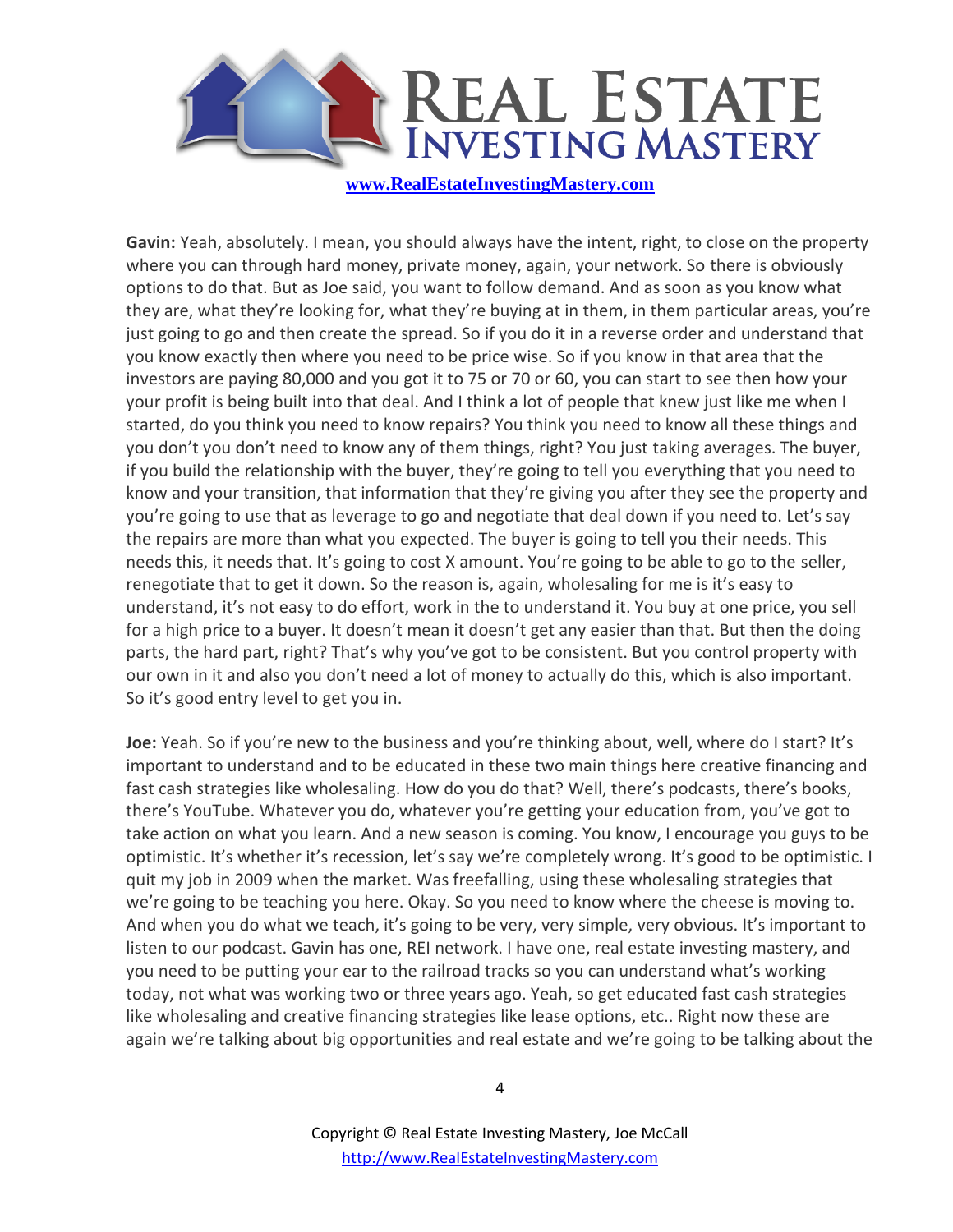

big opportunities for real estate in general, big opportunities for marketing, for wholesaling, for creative financing. We're going to talk a little bit about rural vacant land. Again, if you want this PDF and this mind map, just go to REI proof dot com REI proof dot com. You get this for free. Now, real estate in general, there's a lot of opportunity that we could be talking about here and there's a market everywhere. You just have to find it. You just need to know where the demand is. And some people call it reverse wholesaling, some people call it wholesaling. But you go and you find out what the buyers it's always easier to sell buyers what they want rather than what you have. You just go out, try to find deals without really knowing what your buyers want. Then you try to sell it. You're gonna have a hard time with it, but it is so much easier if you know what they want and then you go find it and get it for them. And what do buyers want? Well, we're encouraging you, especially as it's coming into this time of recession, to focus on affordable housing because people will always need a roof over their heads. The population of the US is growing and follow the demand. Why affordable housing? Number one reason cash flow. The easiest deals. The wholesaler deals that cash flow so a guy can come out gal rehab or an investor can come in and buy the property and they know if they finish the rehab and they can't sell it, they can always keep it and rent it out and make cash flow on it. So the best markets to wholesale in are the ones that where you can wholesale I'm sorry, are the properties where you can cash flow your deals now for real estate in general, you should be ideally able to survive within three for three months with no income. So, you know, is this time of recession, who knows what's going to happen? Your cash flow might be interrupted if you don't have enough cash to make it through the next several months. If things get really, really bad, consider assets that you can liquidate as quickly as possible so you can have some peace of mind and make it through any kind of uncertainty and stuff. Don't wait until it's too late or you're forced to fire sale things in an uncertain market. Now, this is one of the principles we talk about for investors in real estate in general. Never buy a house that you can't wholesale. What does that mean? Like if you're looking at maybe picking up a property to rehab it yourself, if you could not wholesale that deal to another investor, that should not be a deal that you want to buy. And you may think that you're really good and you're better than other investors and you're like, Man, I could wholesale this thing and maybe make two grand on it. Or I could. My video just ended here. Petra or you could rehab it and make 20 or 30 grand. But you know what, Gavin? You tell the story pretty well. What happened to you? Do you remember?

**Gavin:** Yeah, yeah. No, absolutely. We there was one day last year that kind of went south on us and I could do wholesale too, and but for about 25030 minutes and we were projected to probably make about 80,000 on it if we flipped it and we was like, well, even if it goes wrong, we could make 64. I mean, worst case, right? It's just it is what it is. We ended up making 22,000 on it. Okay. Now there's a positive to take from that, right? Obviously, looking back, I would have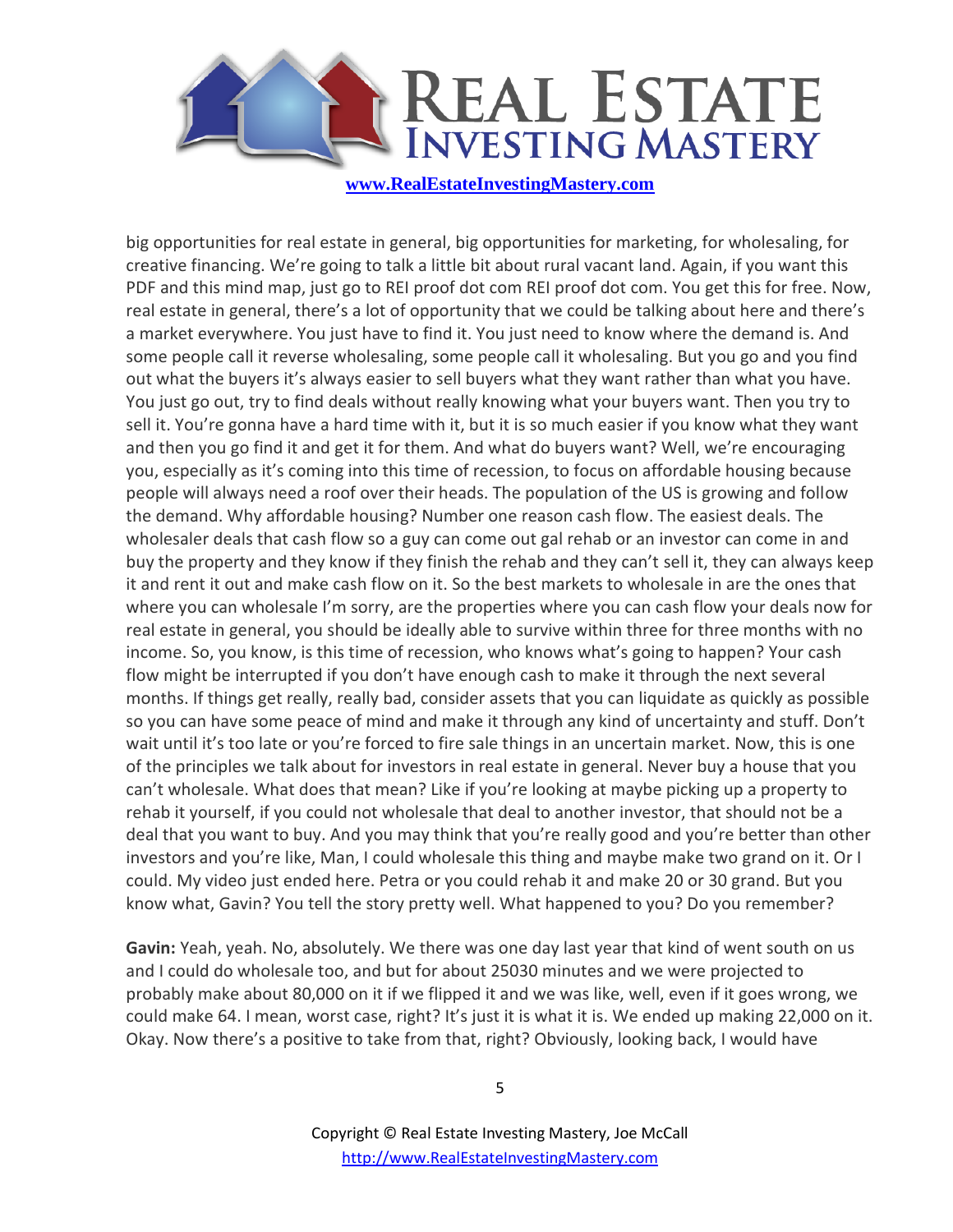

wholesale at 25,000. Well, things went really wrong on it, but because we purchased it right, we still made money. And that is the that's the goal. So if I would have bought that from a wholesaler, if I would have sold it to me, someone would have sold it to me for 25,000. I would have actually lost money on that deal. Okay. And that happens too often because you don't buy, right. And if you're going to sell as a market in which we are, then it gives you that ability to be able to get a deeper discount. So again, because someone wanted to pay me 25,000, I was like, Well, yeah, we might as well flip it and try and make 80,000, but they don't always pay off, right? Things happen. We made a lot of money on some of them. We didn't do so well. We didn't lose money though. So that was that was the goal. And it was because well, we'll buy in, right? So never, ever try and buy a property that no one else wants. And it happens all the time, Joe, I see it. All the time, yeah.

**Joe:** Which means sometimes you need to be focused on a quick nickel rather than a slow down. Because here's the thing. Here's the thing you got to think about. During that six, eight months that you're rehabbing that house, you could have wholesale five or six properties and made the same amount of money with a lot less risk hassle. Yes, managing adult contractors like adult daycare. So sometimes a quick nickel is better than a slow time is. Actually, as we head into a recessionary period, it's better to make a quick nickel instead of a slow down. And I would only buy and hold or keep for rehab. The home runs, OK?

**Gavin:** Hundred percent.

**Joe:** And then, you know, it's a home run because you already have experience rehabbing. You already have buyers lined up. And, you know, if you can't sell it, you could always keep it hold it as a long term rental or an Airbnb or something like that. So we're encouraging people stay away from higher end homes. Those are the areas, the higher end homes like in the Midwest where I am, that would be \$500,000 and up. Those are going to become harder deals to sell. And a lot of those homes also are newer. So there's not as much work that's needed in those homes or in those areas. Be careful with taking on too much debt. Make sure you have multiple exit strategies in your deals. And again, like you talked about, can you rent it out if you have to, you can't sell it and you have to keep it and you're going to be holding on to it. Can you do an Airbnb on it? Can you rent it out? That's just it's just leveraging yourself with protection and taking away the risk. All right. So another thing that's important in real estate in general, and if you aren't doing this already, you need to understand, start mailing in the physical mail contracts and written offers to anyone and everyone you speak with on the phone, even if they reject your offer. That's something we're seeing right now. Gavin really, really powerfully in land we're getting probably by now because we've sent we've done that in this one county that we've been focusing on. We're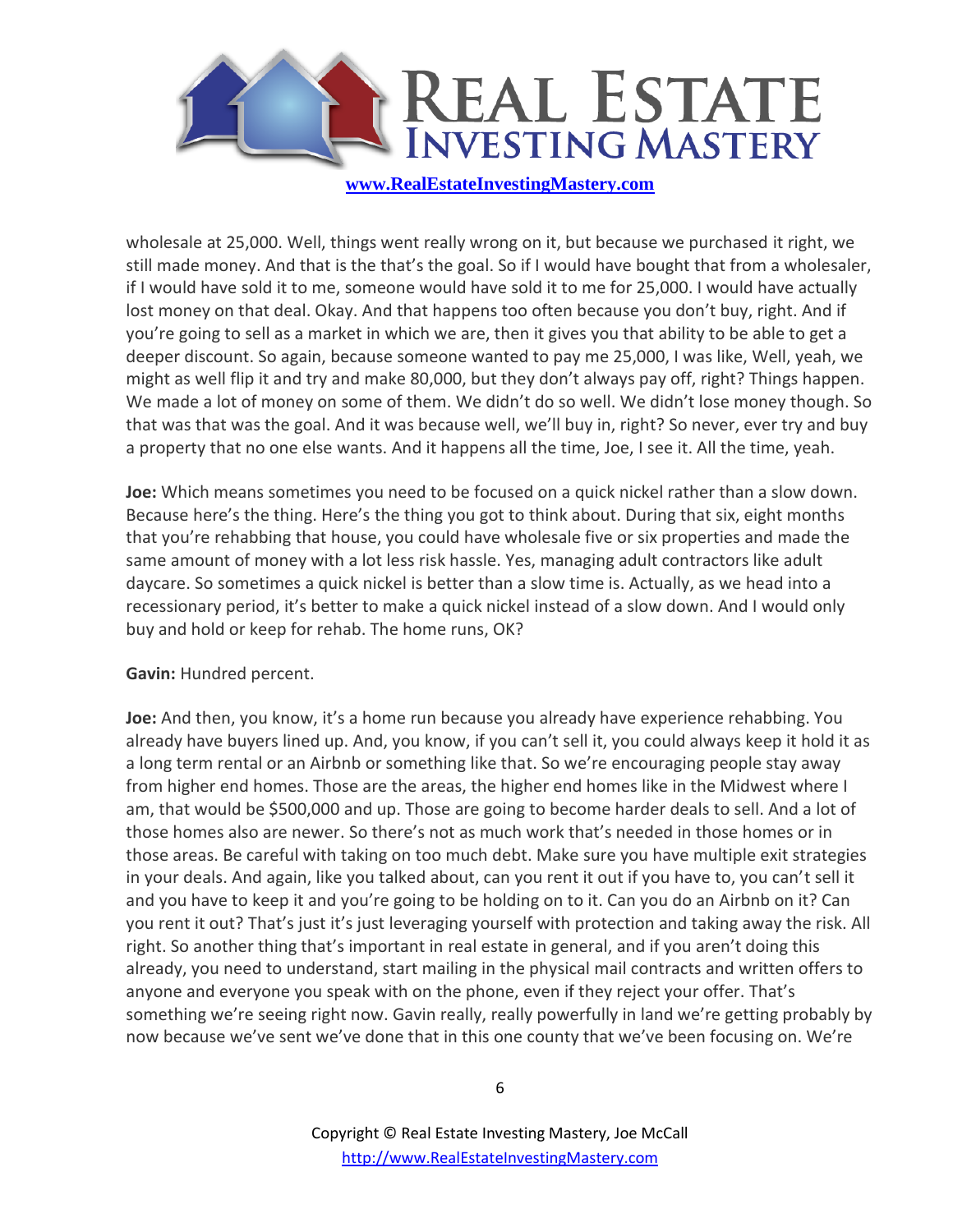

about four months into it, and we are getting just as many offers accepted on the third and fourth mail offer because we send an offer every 30 days than we did on the first mailing. So if you look at first mailing, way it works is we send the letters is call our 24 hour recorded voicemail, leave a voicemail, we send them an offer. We don't even ever talk to them until they get our offer. But every 30 days we don't hear back from them. We send them an offer. Even if we do hear back from them and they say, no, we're still sending them an offer every 30 days, maybe 60 days, that they're mad. We're constantly sending offers. And now we're at this point where we look we're getting just as many offers accepted from the third and fourth mail as we did with the first. So always, always, always make offers. We talk about this a lot. Your speed to income is directly proportional to the number of offers that you make. Speed to income is directly proportional to the number of offers that you make. So when you send offers in the physical mail, this plants your flag and it gives you a reason to follow up later. Hey, Mr. Seller, you don't remember me this Joe. I'm just following up on that offer I sent you. Have you sold your house yet? Is it still available? So when you send an offer because you know, you can send it by email and text and whatever. But the problem with that is it's so easy to get lost. Emails get lost, text messages get lost. So when you send in the physical mail, you're open. Rates are going to be much higher and it just helps you do more follow up. It's makes you stand above anybody and everybody else doing those little things like that. I was just talking to a guy or saw his Facebook post. He's a guy who's trying to get into Hollywood and do movies, and he went to a big event like for gamers and stuff like that. And there's a company there that does movies and games. I don't remember the name of it, but there was tons of people trying to talk to this booth where this company was, and he was the only one who got it. Call back to follow up with. And you know why? Because he went did the extra work to send them waters and Cuban sandwiches. For some reason, he found out that these people in this booth, this company, for whatever reason, maybe it's from where they are, I don't know. But they love Cuban sandwiches. I don't even know what a Cuban sandwich is. Do they have those in England?

**Gavin:** No, but they do in the States.

**Joe:** Yeah, it's probably something with I have no idea what's in a Cuban sandwich, but so then anyway, this guy gets a call from this company that's really hard to get a hold of because they get pitched hundreds and hundreds of ideas every day. He was the only one who got a call and they said, Hey, we like your idea, number one. But you're also you're the only one. I called because we love Cuban sandwiches. So anyway, kind of making an offer to every single house kind of does the same thing. You're doing something that your competitors are not doing, and this makes it easier to stand out in a competitive market. All right. So the thing is, don't slow down. There are more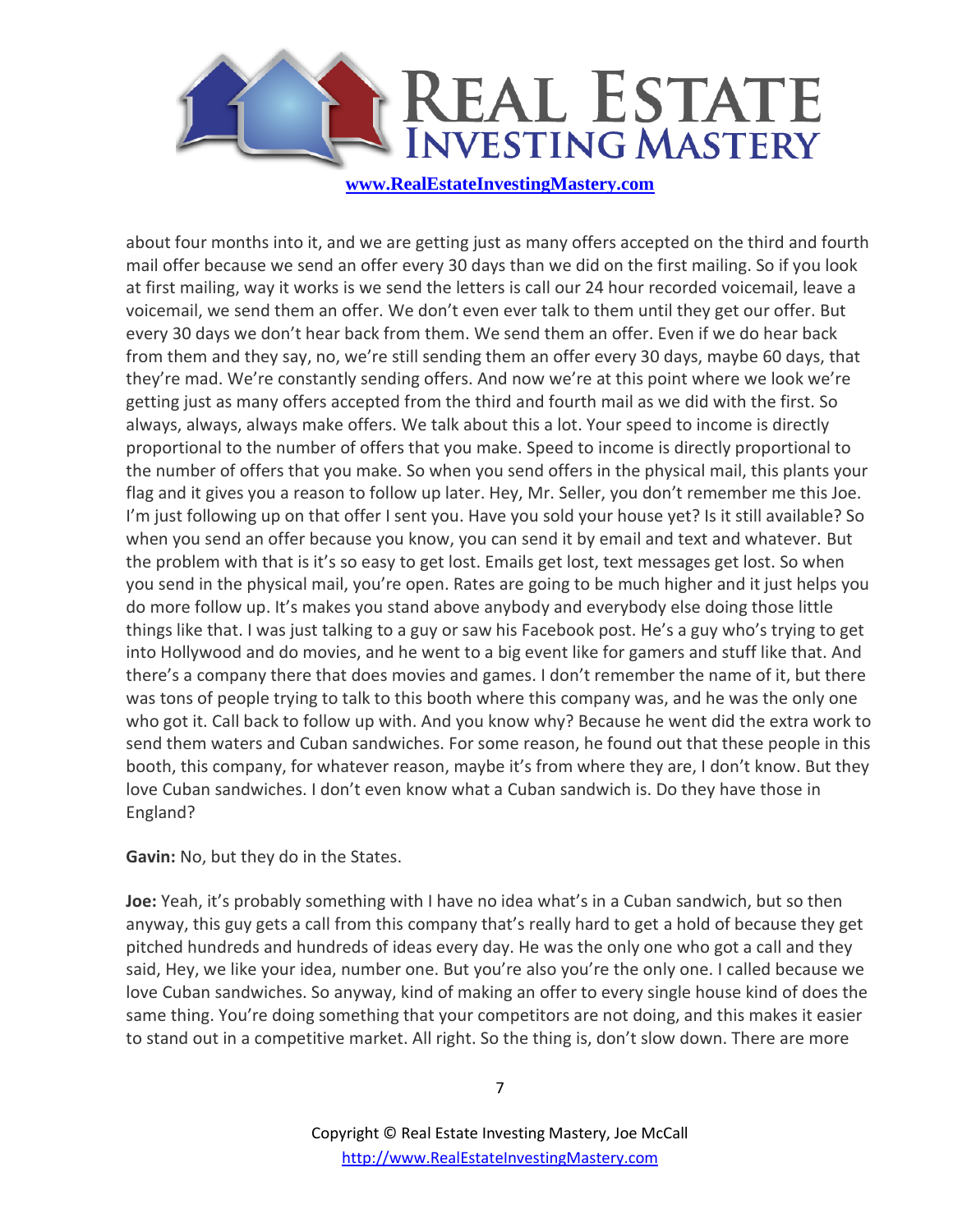

motivated sellers now than there has been in a long time. And it's starting to we're starting to see it rise and increase. You may not believe it, but we're seeing it and we're starting to get more offers, accepting our offers, maybe our lowball cash offers, but also especially now. And we'll talk about this later. A lot more creative financing offers where we can give them a higher price if they're willing to wait for it. So you guys can get more deals if you're actually out there trying it and working it and less competition because everyone's getting scared. So don't slow down your marketing. Do not stop. The other thing is to think about it as trying not to use your own cash right now as we come into a recession. Some people say cash is king. Some people say cash is trash. But cash is important. And as much as you can try not to use any of your own cash for your deals. If you have a rental properties, consider doing Section eight. If you remember that last recession we had in 2008 and nine Washington, Washington, D.C., the heart of the housing market there, did really, really well. It was one of the best performing markets during the entire recession last time. Why have so many government employees in Washington, D.C. and the Virginia area, a lot of defense contractors, government workers, etc., they were the number one employer at the time and government just doesn't lay people off. And so as we go into recession, there may be renewed demand for Section eight housing. If I'm not a Section eight expert, but a lot of the rent comes from the government for Section Eight.

**Gavin:** Yeah, it's paid on their behalf, isn't it? So pretty much guaranteed then.

**Joe:** Yeah, pretty much guaranteed. And this kind of relates to what I was talking about before, like focusing on the lower income, medium priced homes, because those are the areas where you're going to get better cash flow. One of the reasons why is because of Section eight. If you are if you've lost your job or you're thinking about losing, you might lose your job. You need to know how certain you can keep your job or have a job to come back to if something happens. So what if you lost your job is what I'm trying to say. Why not learn how to do deals from home? You don't have to go see the house. You can talk to sellers and buyers over the phone. So be thinking about like, what if I get this pink slip? Do I know how to do deals from home? Do it. And then let's say you live in San Francisco where it's very expensive, very difficult to do deals there. Do you know how to do deals virtually in different parts of the country where it's easier to do deals? You need to make sure you understand. There's something I wrote down here a while ago. In a time where people are concerned about liquidity, masterminds are an obvious expense to eliminate. This is something you're considering. I urge you to rethink it. So a lot of you guys belong to masterminds or big coaching programs and you may think, Man, I'm worried about this recession, the economy. Maybe I need to cancel some of these things. Well, I really strongly encourage you, if it's a good mastermind, to wait, because this is the best time to double down into masterminds community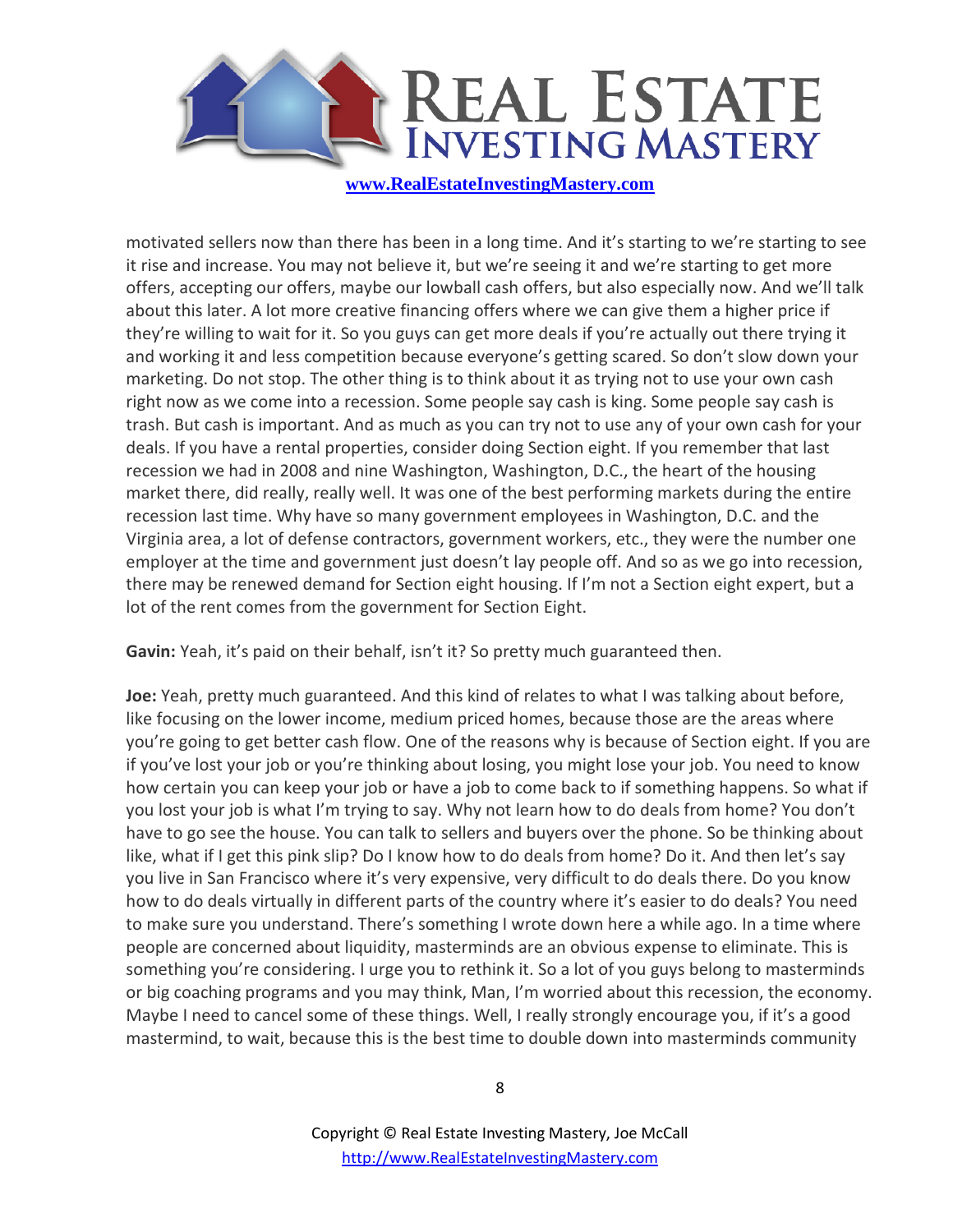

coaching, because you're going to be hearing the cutting edge stuff of what is working. You're going to be hearing from other investors in that community of what's working for them. If you isolate yourself, become an island, you're going to get stressed, you're going to struggle, and it's going to be harder for you. It's important that you plug into a community of other investors that are doing deals today so you can learn what's working, what's changing, where do I need to go? What do I need to do? You want to add to that, Gavin?

**Gavin:** Like, yeah, I just think you're exactly right. People will jump at that and say, Well, I can save here and I can save there, but even you need that group more than you've ever needed them because they're going to be in the same boat or they've already figured it out, or they figure something that's work and that they can share with you. And again, we're not trying to reinvent the wheel. We're just trying to do what works and do it so everyone can elevate and pull through together. So definitely agree. You've got to make sure that you stick with your community, especially potentially what's ahead.

**Joe:** All right, good. Let's talk about some big opportunities in real estate in terms of marketing, double up on cold calling, marketing and texting. People will be at home or they're always at home, but like people will be. Yeah, I don't know what I'm trying to say when I wrote that anyway. Yeah. Vacant houses. Great loss to call. Cold calling. Still working today. Follow up is super important, especially following them following up with old leads. If you have any current leads, consider texting and live broadcasts. Your efforts will be shown now, but even more so in 90 days. I'm not sure why I kind of wrote that down. I was thinking maybe about land here, especially with vacant four, four vacant land. Direct mail works very well. Basically, bottom line with marketing, what we're seeing work the best for marketing right now. It's really simple. Cold calling for houses. Raghavan and direct mail for vacant land.

**Gavin:** Yeah, I mean, that's what we do. Meantime, our work still. But you just got to make sure that you have the budget and you doing the quantity because you still probably only going to get half a percent. I know you get way more with land, which is why it works. And this is, as we said, with inbound versus outbound, but it all comes down to a budget team. How many members? I mean, there's a lot more that goes into it, too, to give you enough leads. I mean, I think Terry, in our mastermind that we just did in Saint Louis, he was saying that his close ratio of the cold call is about \$700 a deal.

**Joe:** That's the money he spends in marketing per deal.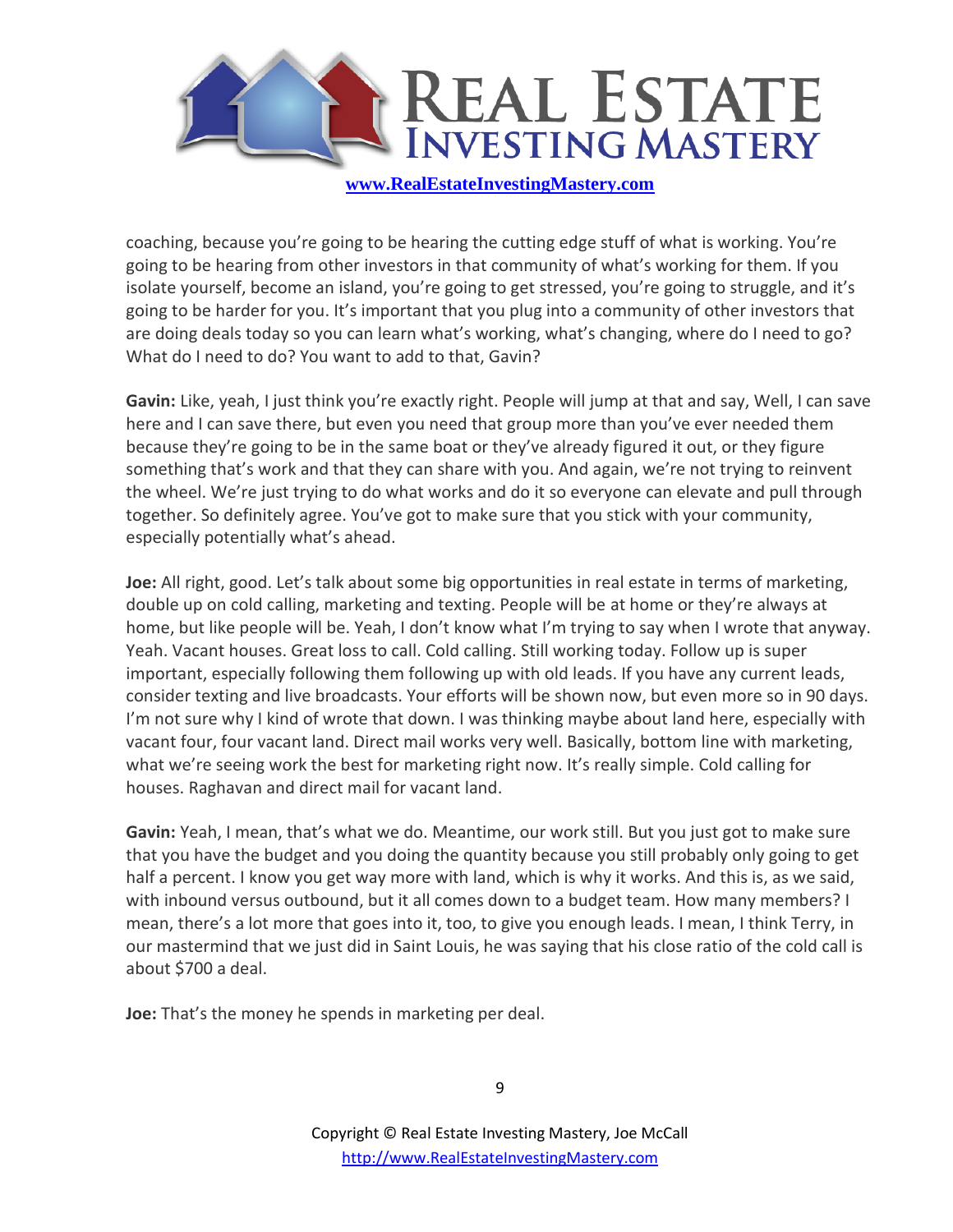

**Gavin:** Per deal. And that's and that's the VA's and average and that's what mine used to be. Mine's actually a little higher. He's got a better return than me right now, but he's also had a few hundred thousand a month. So that's why is is is definitely lower. But you can't beat that in the industry. I mean, it is so low. So that's really good.

**Joe:** Yes, very good. Okay. Just looking at my notes here. Direct mail works very well. Somebody was just asking to. Are you pulling lists and what lists are you marketing to? Yes, we're still pulling lists for houses we like. Well, first of all, I love small towns for houses. I love the small communities, the small markets. I'm pulling for houses on the house side of the business, houses that are cheap, under \$150,000 in small towns, free and clear, no mortgages. Absentee owner, they've owned it for over ten years. Are you an absentee owner? They're going to for over ten years. It's free and clear. There's no mortgage and it's under the estimated value of the house is under \$150,000. They have what kind of list?

**Gavin:** I mean, I do a bit broader. I like to do an absentee as kind of the foundation. So any state in our state, again, probably ten, eight, ten years plus of ownership equity probably 40 to 100% plus or no in equity. And I sometimes will cap depending on the market up to 300,000. Again, you can wholesale a higher house. It's just you shouldn't be buying one, right? If you have a buyer that's ready to buy. Then we'll sell it as a wholesaler. So we sometimes will cap it 300,000 depending on where it's located, and then we will build lists off that. So then once we have that foundation list built, will then go into the time tax delinquent code violation. You can get the water shut off, divorce, and then you start building extra lists on top of that book. But at least you got the absentee list. Kind of is the foundation to start with.

**Joe:** Very good. All right. So I got more of the mind map here. I'm going to show you that name. I mean, this works so well. I got a new little toy called the Stream Deck, which allows me to do things like this, like this or like this, which is pushing a button. All right. Big opportunities in real estate, specifically for wholesaling. We're telling everybody right now, if you haven't already, make sure you are now focus on finding buyers first. It's so important and so much easier to have your buyers first because again, like we said before, it's easier to sell what they want rather than what you have. It's important in any market, especially now, though, and you should always be calling and emailing your current buyers and find out who is still buying right now and what are they buying? How do you call or find the buyers? Or you can call realtors or recent transactions, call landlords and property managers. You can look up recent investor transactions, trace them, call them, email them, etc.. But one of my favorites call Heart. I'm going to say call local hard money lenders. A lot of times local hard money lenders, not the big national companies, but the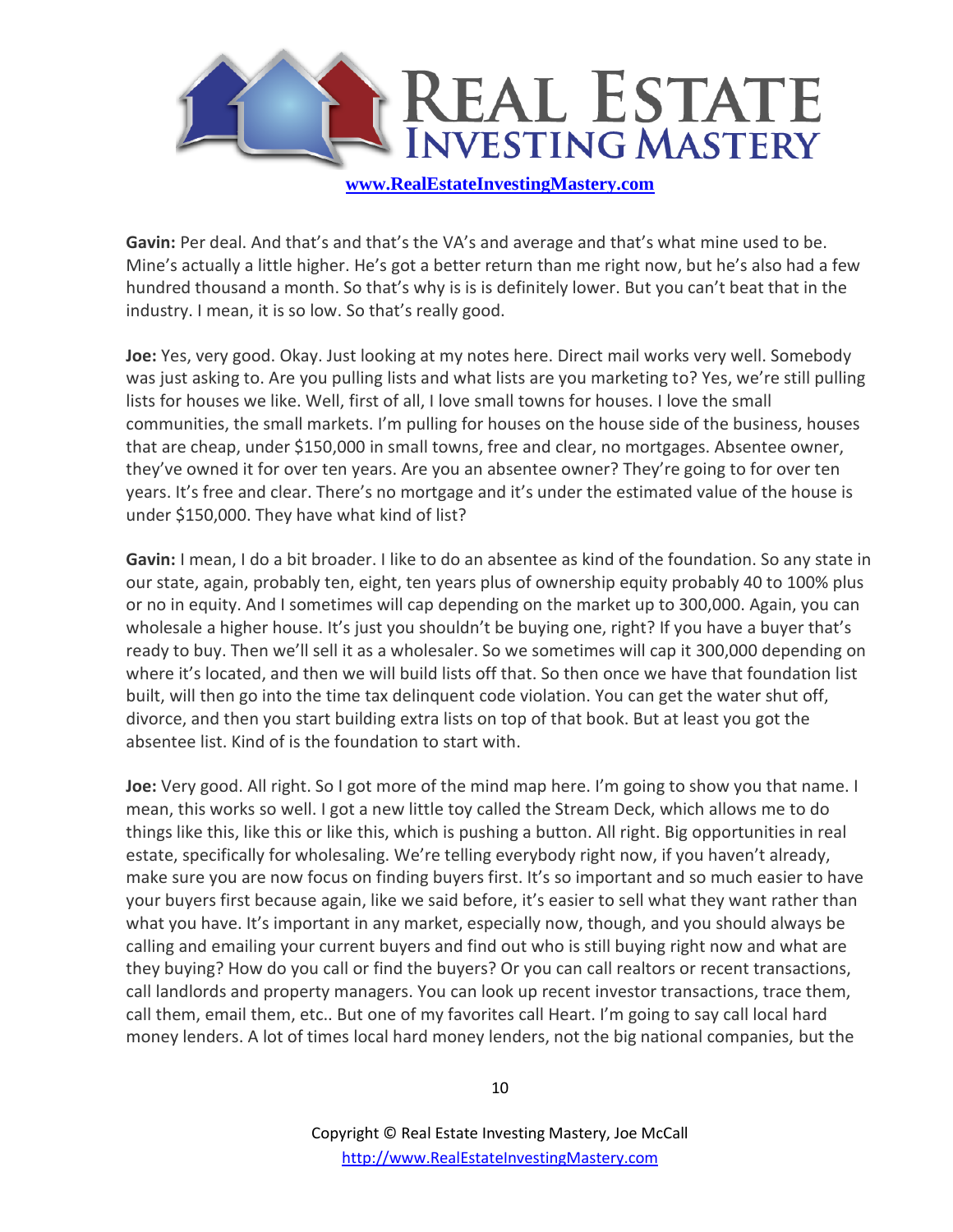

local ones. They have they have a real good idea what's going on in the market. And they know who the buyers are that are buying what they're buying. And if they will lend you money on that deal, then, you know, it's a good deal. And then if they can lend you money on the deal, then you can actually, as you're advertising the property, you can say, hey, we have financing already in place for this deal. So local hard money is are great hard money lenders are great. And you can also offer them a three or four or \$5,000 finder's fee if they bring you a buyer and they will get on the phone, probably a few phone calls, a few texts, if it's a good deal, will bring you a buyer, maybe share with them, hey, listen, I'll give you 25% of my profits.

**Gavin:** You also have wholesalers as well. There's another one.

**Joe:** Oh, I forgot to. Yeah, wholesalers are great.

**Gavin:** They are our buyers.

**Joe:** So, again, follow the demand for wholesaling. Make sure you know where the cheese has been moving to. And here's something that's really important. We're going to talk more about this later. Learn to offer the seller options if they say no to your cash. This is going to be especially true in a recession because there's a lot of really good mortgages out there that are two and a half, three and a half percent interest rates, 30 year AM, there's 20 years left or whatever they're they're going to be getting behind on payments. They're getting stressed for whatever reason. They can't sell it or don't want to sell it. They don't want to pay a realtor commission and it needs too much work. So if you make a cash offer, it is way too low. You need to learn to offer them something else. If they say no to your cash offer, you know, maybe something like, Well, what if I could lease your property for a year or two and then buy it? That wouldn't work for you. What? What if I could get you the same equity that you would get, Mr. Seller, if you sold with the realtor, if you were willing to just wait for it, would that be fair? If I could get you the same equity you would get and you can just leave the house, you don't even have to fix it up. So learn to offer the seller's options. And one of my favorite creative financing options techniques is lease options. This is why I love that you don't have to worry about title companies. If you structure the owner financing the right way, you have to pay the interest or maybe very, very low interest you can get. The sellers, whatever price they want, if the terms are right to worry about title companies. I quit my job in 2009 doing just these options. It's much easier to negotiate deals when you can offer sellers whatever price they want. You don't have to pretend you have the money to close or be reliant on cash buyers and hope that the cash buyers can come and you can sell your light deals lightning fast. Even without a buyers list. You understand some of these creative financing. So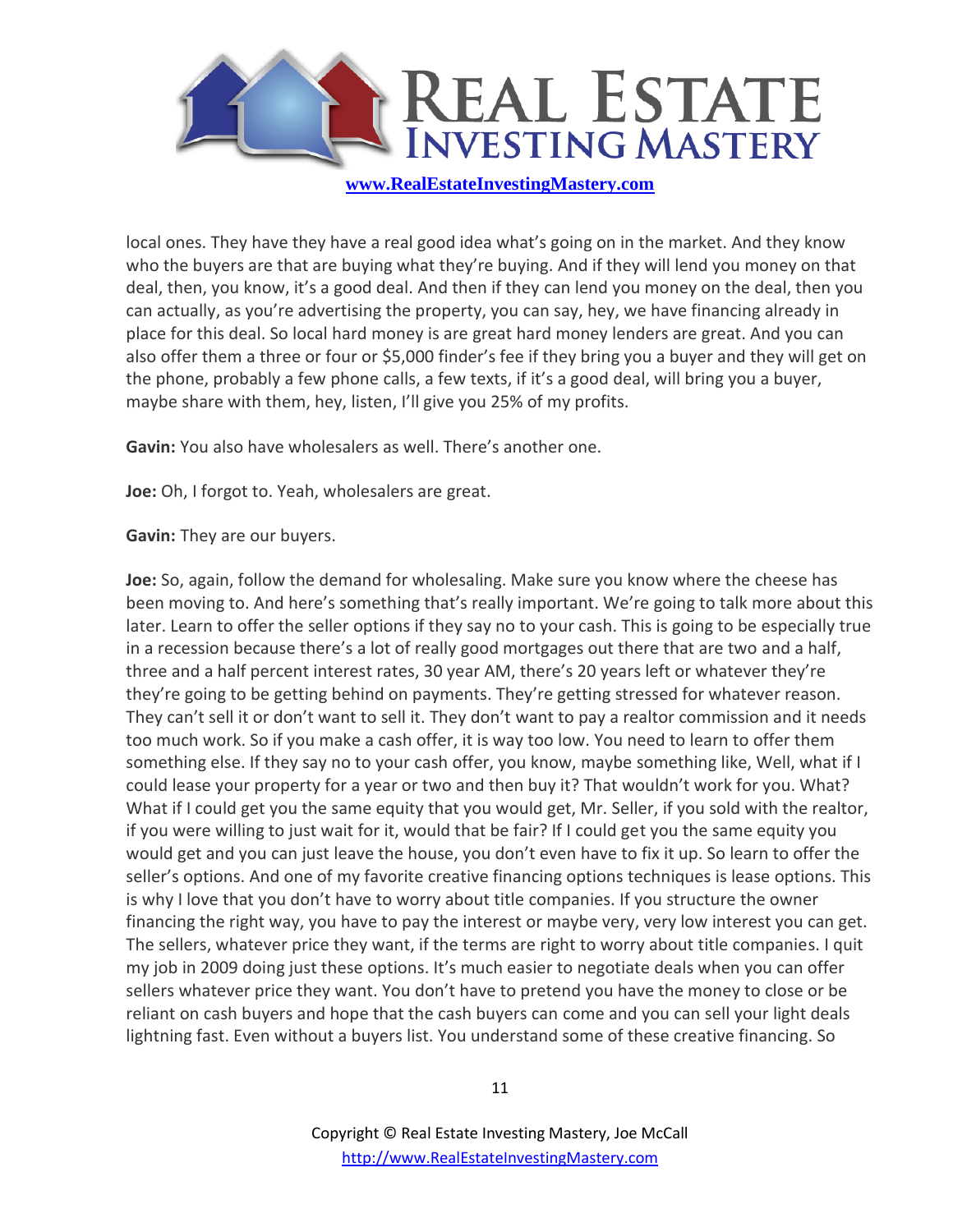

what do we mean by that as well? A great strategy that works in a down market, in a down economy is buy with creative financing and sell on creative financing. So try to find if the seller says no to your cash offer. And by the way, let me say this. This is important, too. We never go into a deal trying to fit a square peg into a round hole. We never go into a deal trying to get to make a lease option offer with the seller or just make a cash offer because every sellers, different situations are different. Their stories are different. You may have one seller that has a lot of equity and they're extremely motivated. They have to sell this house in the next one or two months because they're moving to Florida and they have to sell this house to buy another one or whatever. So a lease option is not going to work for that, right? Maybe a seller just got a mortgage two or three years ago. They're going through a divorce. They've lost their job. A cash offer is not going to works. Don't make a cash offer to them. Make them a lease option offer or subject to offer. So we always go into conversations with sellers with trying to figure out what their situation is, what's their problem, do they really actually even need our help and then figure out what kind of situation they're in and if they have a lot of equity, make them a cash offer. If they don't have a lot of equity, make them a creative financing offer. You want to add anything to that?

**Gavin:** Yeah. I mean, you're right, if he can give you that to solve the problem. Right, find out what the problem is and bring the solution to the table and that's exactly how you're going to do it. The other thing is as well, when you offer the creative offers, you're showing a different side that you're not just trying to take the home. Right. Even though the cash offer may be the way that you have to go to give different options is good. And when you start then really learning, positioning and how to actually pair office together, it changes the game because you can you compare a sandwich lease option with a cash offer. The cash offer looks much lower because it is so it actually looks elevate your lease option offer to be higher so you can start learning how to pair these offers together to actually get contract signed as well.

**Joe:** South Bay Wireless. Thank you Joe for all your great content. I can't wait to your reviewing my deals and. Oh yeah, I can't forget Gavin. Awesome. Okay, let's go back to this main map because we're almost done in the we're going to show you what we're going to be talking about next. But rural vacant land is working really well. Preppers are looking for space. People are looking for recreational land and place where they can go camping. There's always going to be a trend, and it's growing even more and more away from high density. Two areas where there's a low cost of living. They want getaway land and you can buy land super cheap right now, 20% of what the estimated value is. So we're buying vacant land at 20 to \$0.25 on the dollar. That's in other words, that means if a five acre lot is worth \$10,000, 2 hours outside of the city, it's worth ten grand. It's five acres. We find these deals all the time. We're buying it for \$2,000. Right. And